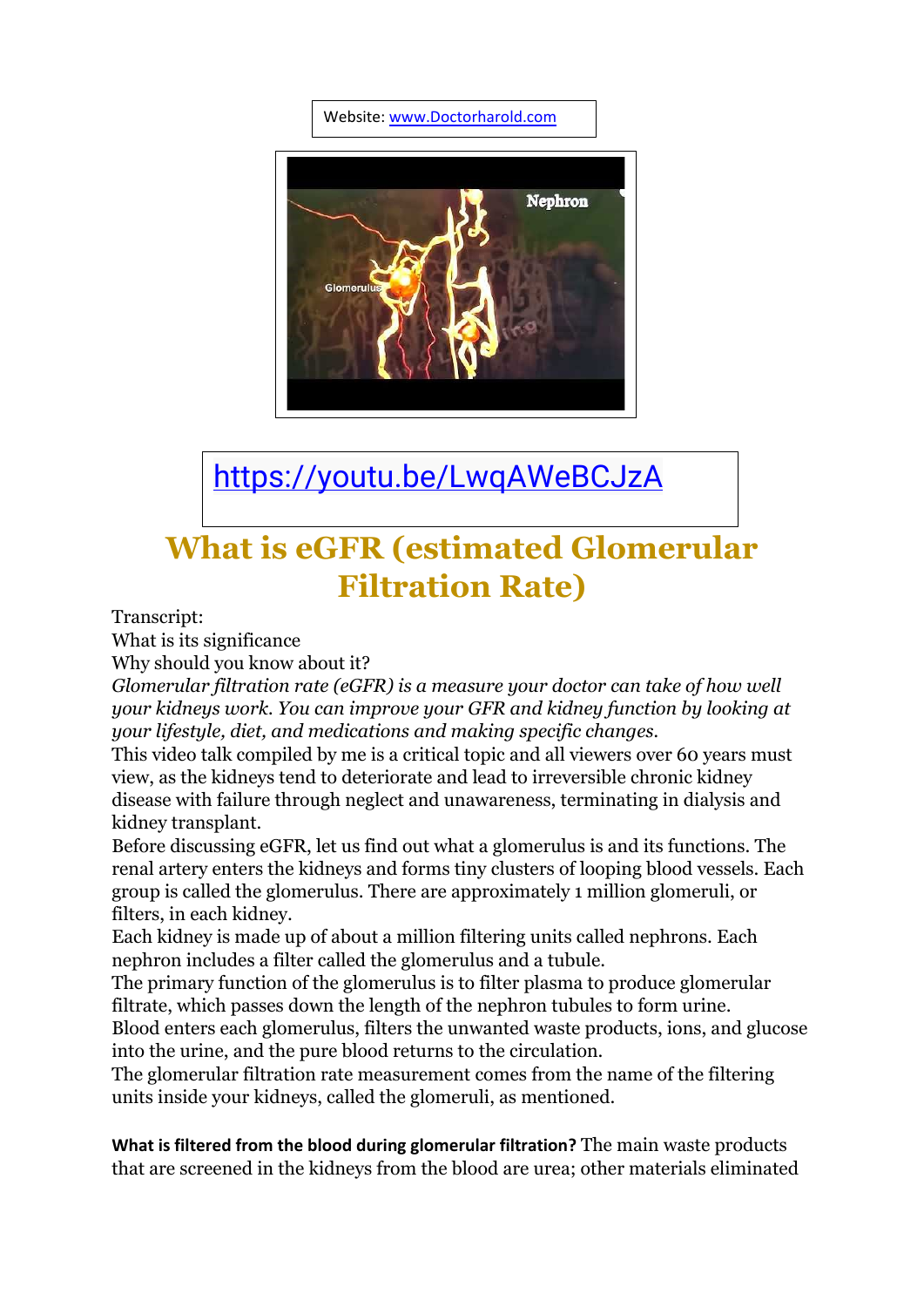via the kidney include nitrogenous waste products (ammonia, uric acid, urea, creatine, creatinine, sodium, potassium and amino acids), excess quantities of salts and water that may be taken into the body.

If your kidneys are not functioning efficiently, these waste products can accumulate in your blood and make your life most miserable.

#### **Glomerular filtration rate eGFR**

Glomerular filtration rate (GFR) is used to check how well the kidneys work, i.e. urine formation. Specifically, it estimates how much blood passes through the glomeruli each minute. Glomeruli are the tiny filters in the kidneys that forms part of the nephron that filter waste from the blood, as mentioned before.

Each kidney is made up of about a million filtering units called nephrons. Each nephron includes a filter called the glomerulus and a tubule. The nephrons work through a two-step process: the glomerulus filters your blood, and the tubule returns needed substances to your blood and removes wastes.

# **What is the relation between creatinine and GFR?**

A normal eGFR should read 60 or more. If your eGFR is less than 60 for three months or more, your kidneys may not be working well.

Creatinine is a waste from normal wear and tears on the body's muscles. Everyone has creatinine in their bloodstream.

## **What happens if creatinine is high?**

High creatinine levels in the blood or urine indicate that the kidneys are not effectively filtering the blood. High creatinine levels are not life-threatening but may indicate a severe health issue, such as chronic kidney disease.

High creatinine levels in the blood or urine indicate that the kidneys are not effectively filtering the blood.

A routine blood test can measure creatinine levels in your blood.

Factors that raise your creatinine levels include:

certain medications, including some antibiotics and nonsteroidal anti-inflammatory drugs, or NSAIDs

creatine supplements

dietary factors, such as a high intake of protein

strenuous exercise

impaired kidney function.

Low blood flow to the kidney as in renal artery stenosis.

dehydration

If you do vigorous exercise, avoid it for 24 hours before a creatinine blood test. According to a 2014 study, eating red meat may increase creatinine levels. Red meat is muscle tissue, which naturally contains creatine, and cooking causes the creatine to break down into creatinine. When a person eats the meat, their body absorbs the creatinine, and their levels may rise.

Eating less red meat and fewer fish products may reduce high creatinine levels. People might try incorporating more vegetable protein sources, such as beans, into their diet.

If the glomerulus  $-$  the part of the kidney that filters waste  $-$  is damaged or otherwise not working efficiently, a person may have high levels of creatinine in the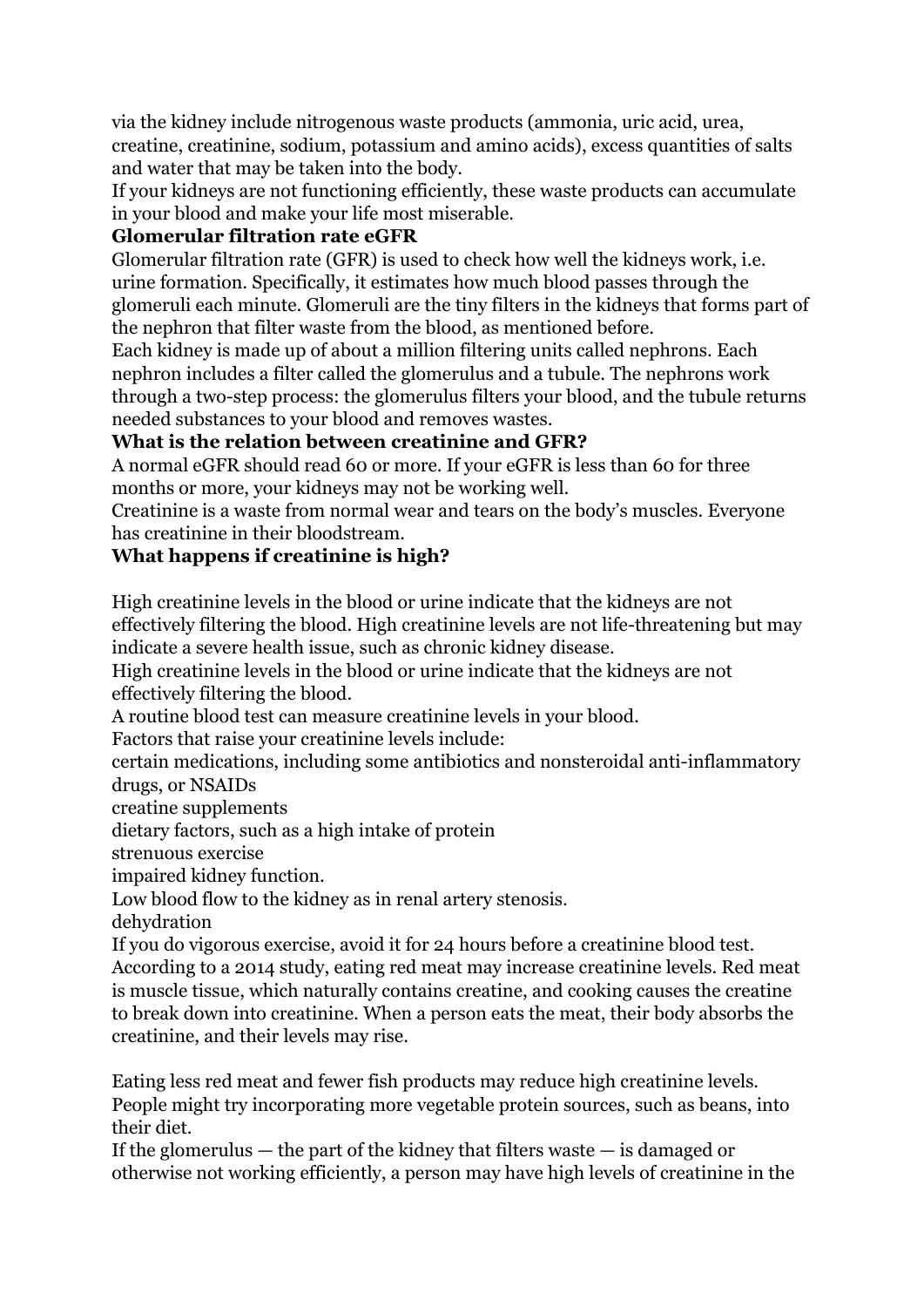blood but low levels in the urine. This indicates that the kidneys are not functioning optimally.

Diseases that can affect kidney function and raise creatinine levels include:

diabetes

tumours

some infections, such as hepatitis B and C, HIV, and syphilis

systemic lupus erythematosus is sometimes called SLE or just "lupus."

A doctor will recommend treatment if a person has high creatinine levels due to a kidney disorder. Diet and lifestyle changes may also help.

# **eGFR declines with age**

eGFR gets lower with age, even in people without kidney disease. The older you are, the lower your eGFR. The eGFR calculation accounts for the period. At any age, an eGFR below 60 for three months or more indicates kidney disease, as mentioned earlier.

However, we know that GFR physiologically decreases with age, and in adults older than 70 years, values below 60 mL/min/1.73 m2 could be considered normal.

## **How fast can GFR drop?**

The average drop in the estimated glomerular filtration rate (eGFR) is about one cc per minute per 1.73 meters squared yearly, based on natural ageing. Patients with some forms of kidney disease such as diabetes and glomerulonephritis can drop by 5 to 10 per year.

#### **Can you reverse eGFR?**

If the decrease in the estimated glomerular filtration rate (eGFR) is due to acute kidney injury with a sudden reduction in kidney function, this can commonly be reversed. If the kidney disease is due to chronic kidney disease (CKD), the recovery of eGFR is usually not possible.

#### **How can you control eGFR?**

Avoid processed foods and choose fresh fruits and vegetables instead. Follow a lowsalt diet. Salt should be limited, especially if you have high blood pressure, protein in your urine, swelling, or difficulty breathing. Eating less than 2000 mg a day of sodium is recommended.

Controlling blood pressure is essential. You can manage high blood pressure through exercise, diet, stress reduction, and limiting alcohol, among other lifestyle choices. Make sure you're not deficient in vitamin D. ...

Metabolic conditions such as diabetes, among others.

# **How is it tested?**

Estimated glomerular filtration of eGFR is calculated using serum creatinine and other factors such as age, race and gender.

The blood sample is sent to a lab. There, the creatinine level in the blood sample is tested. Creatinine is a chemical waste product of creatine. Creatine is the body's chemical to supply energy, mainly to muscles.

The lab specialist combines your blood creatinine level with several other factors to estimate your GFR. Different formulas are used for adults and children. The formula includes some or all of the following:

Age

Blood creatinine measurement